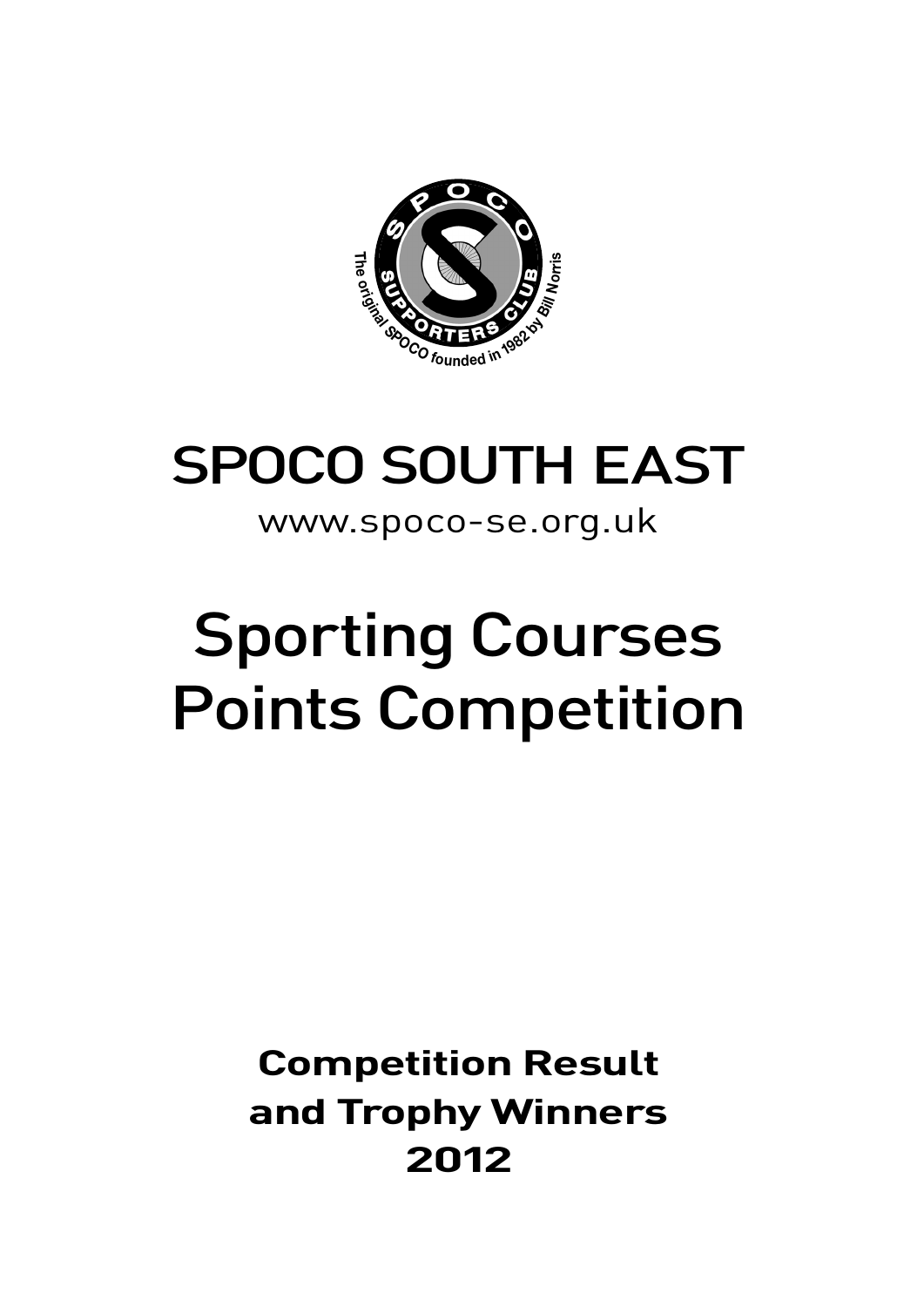Congratulations to Steve Dennis for his first place with a top score, all the award winners right down to Colin White who finished the series as lanterne rouge, Niall Digby third place for the second year running and George Wood top junior with seventh place overall. A low number of qualifiers with rain playing its part and two fifties cancelled, we have previously lost events in the early part of the season due to ice and snow, but this year was exceptional. Commiseration to those competitors who did not qualify. My thanks to all riders who have supported the competition this year.

A new ten mile event added to the calendar for 2013 promoted by the Finsbury Park CC on the 20th May, do try "it's a real spoco time trial".

Committed involvement from Andy Sheridan, who organized the two SPOCO Supporters Club time trials and managed the web site, and Robin Johnson with his generous support, Mick Brushett, Fred Little, Denny Cracknell, Roy Godbeer, Fran and Jim Hornett and Mike Street for their help with the mid-week time trials.

Don't forget the SPOCO cycle jumble on Saturday 8th December, Leaden Roding village hall 9.00 am, another Robin Johnson production. I look forward to seeing you at the prize presentation in January.  $G\!P$ 

### *An informal Prize Presentation*

### *will be held at the*

# Windmill Tavern

## East Hanningfield, CM3 8AA

# 12.00 for 12.30 pm

# **Sunday 6th January 2013**

*Family parties welcome – refreshments supplied*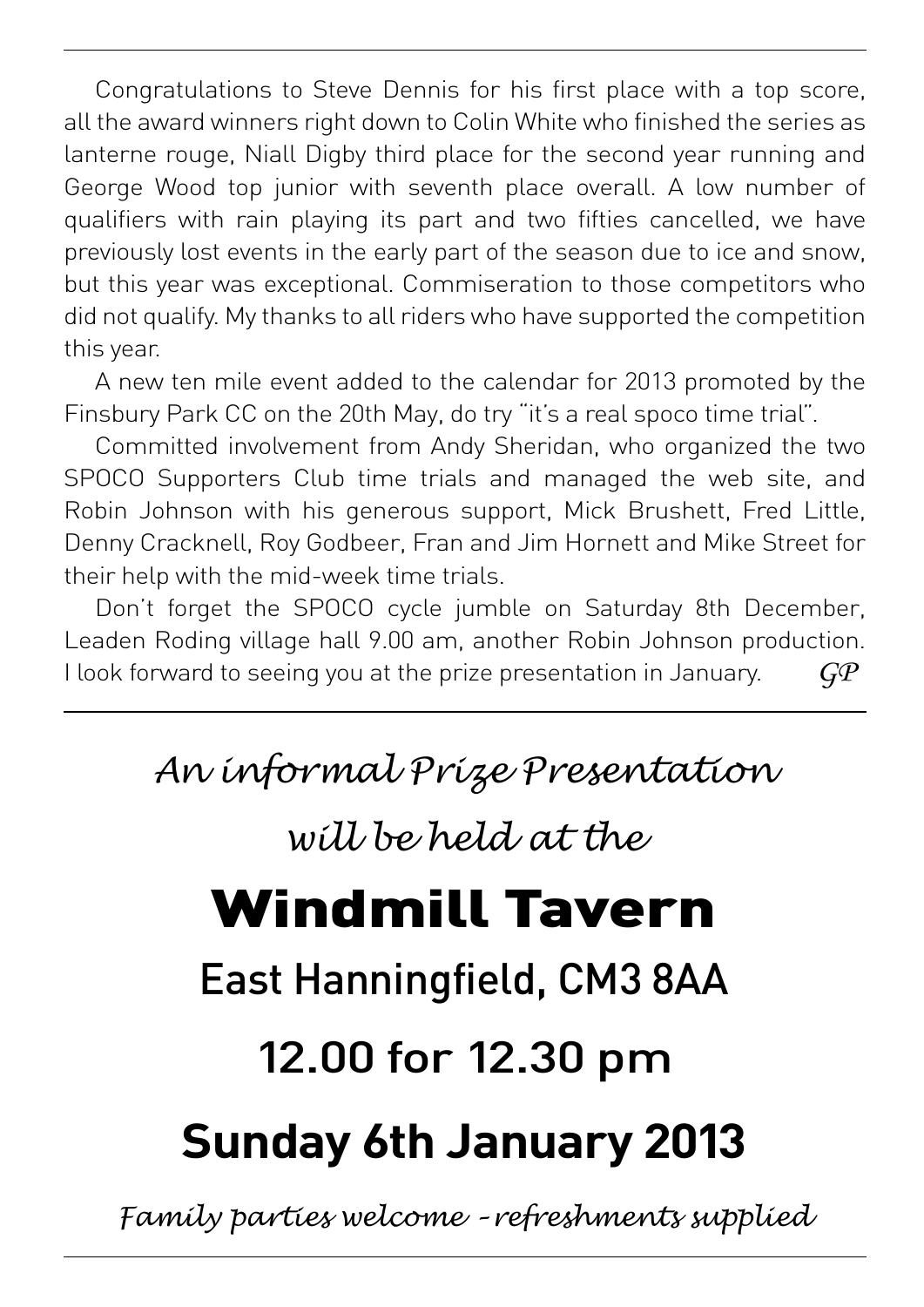# **AWARD WINNERS**

First: Steve Dennis — Gold Medal & Trophy Second: Colin Ward — Silver Medal Third: Niall Digby — Silver Medal Bronze Medals 4th to 12th place

First Lady: Anna Grundy — Gold Medal & Trophy Second Lady: Ann Shuttleworth — Silver Medal Third Lady: Gill Carter — Bronze Medal

First Junior: George Wood — Gold Medal & Trophy

First Veteran: Steve Dennis — Gold Medal First Senior Veteran: Adrian Manley — Gold Medal First Super Veteran: Robin Johnson — Gold Medal First King Veteran: Colin White — Gold Medal

First Team: Essex Roads  $CC -$  Gold Medals & Trophy Colin Ward, Nick Hastler, Matt Haigh

First Handicap: Michael Mott — Gold Medal & Trophy Second Handicap: Bill Collins — Silver Medal Third Handicap: Kevin Darragh — Silver Medal Bronze Medals 4th to 12th place

Lanterne Rouge: Colin White — Bronze Medal & Trophy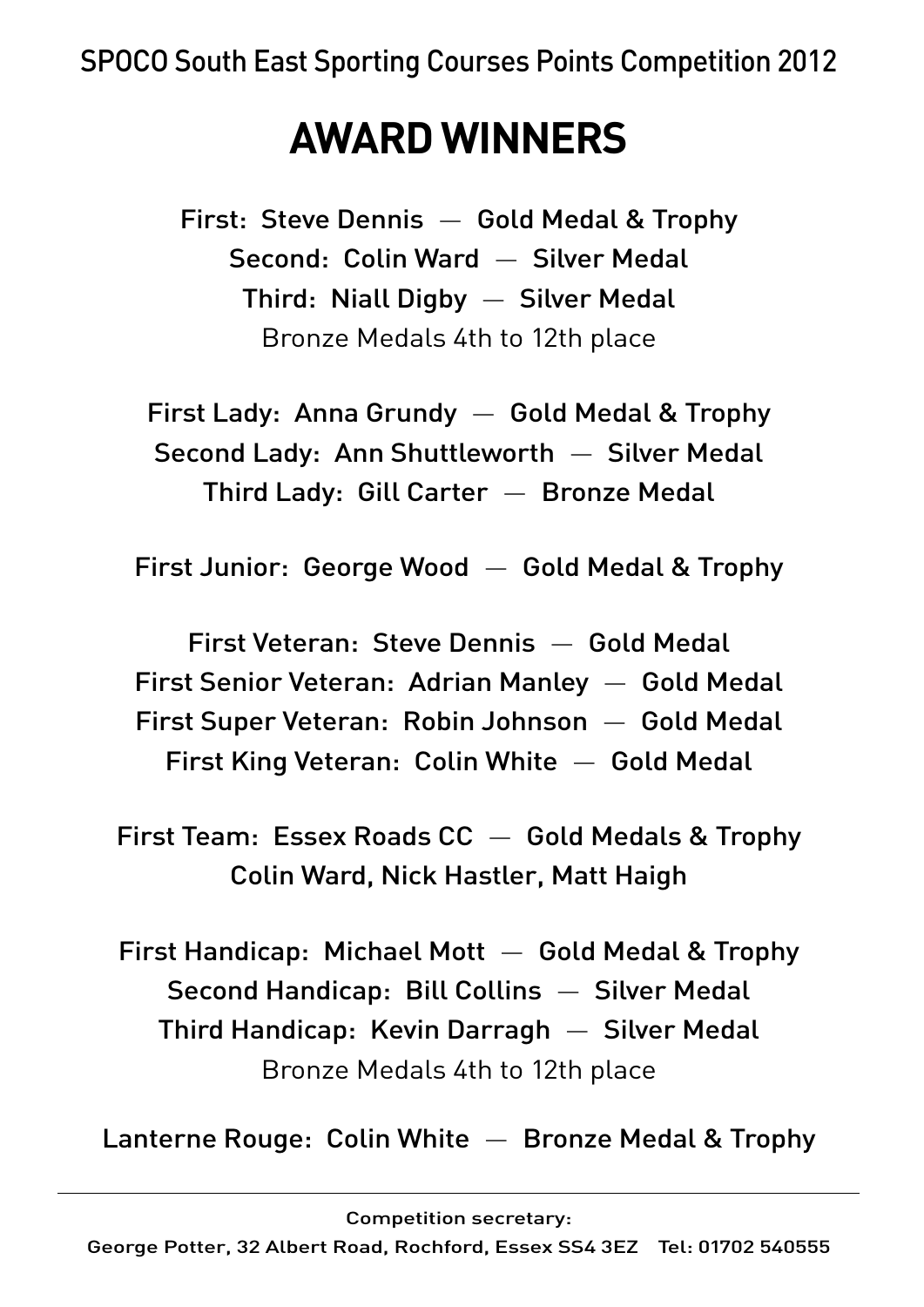### Sporting Courses Points Competition 2012

|                | Pos. Name             | Club                            | Cat     | Gp 1  |           | Gp <sub>2</sub> |     |     | Gp <sub>3</sub> | <b>Total</b> |
|----------------|-----------------------|---------------------------------|---------|-------|-----------|-----------------|-----|-----|-----------------|--------------|
| 1              | <b>Steve Dennis</b>   | East Grinstead CC               | Vet     | 120   | 120       | 120             | 120 | 120 | 120             | 720          |
| $\overline{2}$ | Colin Ward            | Essex Roads CC                  | Sen     | 119   | 119       | 120             | 120 | 118 | 119             | 715          |
| 3              | Niall Digby           | La Fuga-Sigma Sport             | Vet     | 117   | 119       | 119             | 119 | 114 | 118             | 706          |
| 4              | <b>Nick Hastler</b>   | Essex Roads CC                  | Vet     | 119   | 118       | 118             | 114 | 114 | 113             | 696          |
| 5              | Erron Field           | Chelmer <sub>CC</sub>           | Sen     | 116   | 119       | 119             | 112 | 115 | 114             | 695          |
| 6              | Rob Chaplin           | East London Velo                | Sen     | 117   | 116       | 117             | 117 | 111 | 115             | 693          |
| 7              | George Wood           | Maldon & District CC            | Junior  | 118   | 116       | 112             | 119 | 108 | 115.5           | 688.5        |
| $= 8$          | James Endicott        | Chelmer CC                      | Sen     | 117   | 113       | 118             | 116 | 112 | 112             | 688          |
| $= 8$          | <b>Adrian Manley</b>  | <b>Colchester Rovers CC</b>     | SenVet  | 114   | 115       | 113             | 113 | 112 | 101             | 668          |
| $= 8$          | Dave Bamford          | East London Velo                | Sen     | 115   | 117       | 108             | 118 | 105 | 105             | 668          |
| 11             | Chris Leggett         | Stowmarket & Dist CC            | Vet     | 112   | 111.5 114 |                 | 116 | 106 | 106             | 665.5        |
| 12             | Nick Webber           | <b>Colchester Rovers CC</b>     | SenVet  | 113   | 115       | 109             | 115 | 105 | 107             | 664          |
| 13             | Mark Steers           | Hainault RC                     | Vet     | 108.5 | 114       | 114             | 117 | 103 | 107             | 663.5        |
| 14             | <b>Edward Renwick</b> | Oxford City Road Club           | Sen     | 106   | 112       | 111             | 113 | 104 | 112             | 658          |
| 15             | Mark Lloyd            | <b>Colchester Rovers CC</b>     | Vet     | 116   | 114       | 118             | 117 | 104 | 78              | 647          |
| =16            | Neil Hornett          | Eagle RC                        | Sen     | 111   | 109       | 106             | 109 | 109 | 102             | 646          |
| =16            | Matt Haigh            | Essex Roads CC                  | SenVet  | 112   | 112       | 110             | 113 | 103 | 96              | 646          |
| 18             | Peter Barton          | Chelmer CC                      | SenVet  | 110   | 114       | 107             | 111 | 95  | 95              | 632          |
| 19             | Derek Trangmar        | Lea Valley CC                   | SenVet  | 110   | 104       | 107             | 106 | 98  | 100             | 625          |
| 20             | Anna Grundy           | Look Mum No Hands               | Lady    | 103   | 102       | 102             | 112 | 99  | 99              | 617          |
| 21             | Paul Dewberry         | <b>Colchester Rovers CC</b>     | Vet     | 108   | 107       | 108             | 104 | 92  | 96              | 615          |
| 22             | <b>Andrew Shaw</b>    | Essex Roads CC                  | SenVet  | 109   | 109       | 106             | 97  | 100 | 87              | 608          |
| 23             | Gary Wood             | Maldon & District CC            | Vet     | 106   | 89        | 99              | 108 | 94  | 100             | 596          |
| 24             | <b>Michael Mott</b>   | Maldon & District CC            | SenVet  | 102   | 98        | 103             | 111 | 87  | 94              | 595          |
| 25             | <b>Keith Dalton</b>   | Ford CC                         | SenVet  | 96    | 105       | 110             | 101 | 84  | 86              | 582          |
| 26             | Gary Barton           | Chelmer CC                      | SenVet  | 94    | 100       | 109             | 93  | 91  | 92              | 579          |
| 27             | Paul Sexton           | <b>Colchester Rovers CC</b>     | SenVet  | 93    | 101       | 101             | 108 | 81  | 82              | 566          |
| 28             | <b>Neal Marrin</b>    | Finsbury Park CC                | Vet     | 82    | 100       | 94              | 100 | 97  | 91              | 564          |
| 29             | Colin Doe             | Ford CC                         | SenVet  | 99    | 92        | 97              | 100 | 87  | 83              | 558          |
| 30             | Kevin Darragh         | Maldon & District CC            | Vet     | 104   | 88        | 96              | 89  | 90  | 88              | 555          |
| 31             | Ann Shuttleworth      | Chelmer CC                      | LadyVet | 96    | 95        | 96              | 94  | 85  | 87              | 553          |
| 32             | <b>Bill Collins</b>   | <b>Colchester Rovers CC</b>     | SenVet  | 95    | 92        | 88              | 100 | 85  | 89              | 549          |
| 33             | Mark Alsop            | Maldon & District CC            | Vet     | 91    | 97        | 96              | 94  | 79  | 77              | 534          |
| =34            | Robin Johnson         | <b>Brighton Mitre CC</b>        | SupVet  | 94    | 90        | 93              | 103 | 72  | 75              | 527          |
| =34            | <b>Tony Sheppard</b>  | <b>Colchester Rovers CC</b>     | SenVet  | 92    | 91        | 96              | 91  | 73  | 84              | 527          |
| 36             | <b>Brian Farrow</b>   | Maldon & District CC            | SenVet  | 94    | 80        | 83              | 104 | 76  | 81              | 518          |
| 37             | <b>Gill Carter</b>    | Essex Roads CC                  | LadyVet | 86    | 83        | 86              | 105 | 77  | 79              | 516          |
| 38             | Sue Wood              | <b>Maldon &amp; District CC</b> | LadyVet | 85    | 95        | 75              | 102 | 68  | 76              | 501          |
| 39             | Colin White           | <b>Colchester Rovers CC</b>     | KingVet | 87    | 87        | 101             | 86  | 65  | 72              | 498          |

#### All qualifying points listed are best in series, for the complete chart showing all events go to **www.spoco-se.org.uk**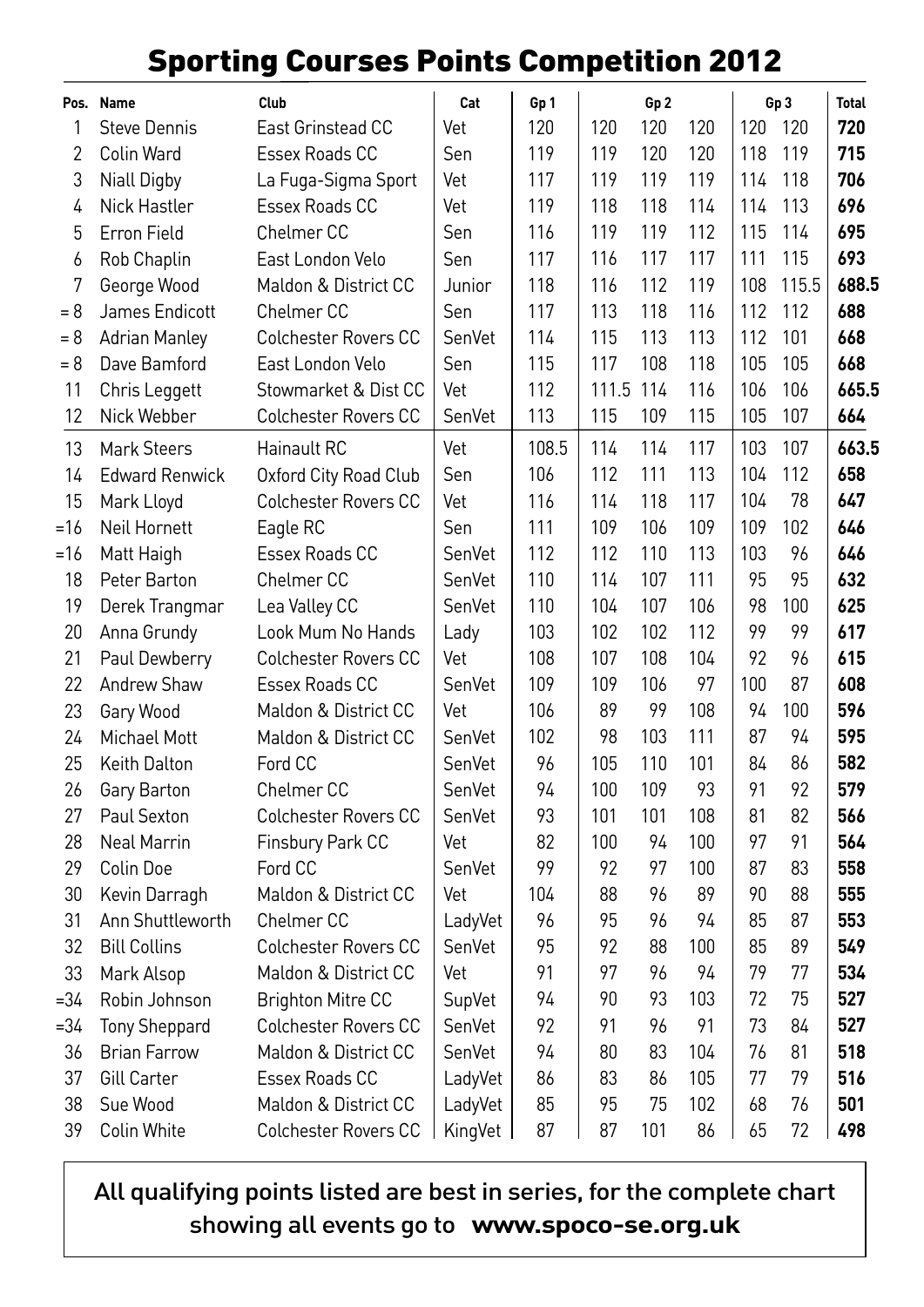### Handicap Competition 2012

| Pos.           | Name                 | Club                        | Cat     | H'Cap      | Points | Total |
|----------------|----------------------|-----------------------------|---------|------------|--------|-------|
| 1              | Michael Mott         | Maldon & District CC        | SenVet  | 229        | 595    | 824   |
| $\overline{2}$ | <b>Bill Collins</b>  | <b>Colchester Rovers CC</b> | SenVet  | 255        | 549    | 804   |
| 3              | Kevin Darragh        | Maldon & District CC        | Vet     | 232        | 555    | 787   |
| 4              | <b>Tony Sheppard</b> | <b>Colchester Rovers CC</b> | SenVet  | 245        | 527    | 772   |
| 5              | Colin Doe            | Ford CC                     | SenVet  | 202        | 558    | 760   |
| 6              | Paul Sexton          | <b>Colchester Rovers CC</b> | SenVet  | 182        | 566    | 748   |
| 7              | Colin White          | <b>Colchester Rovers CC</b> | KingVet | 242        | 498    | 740   |
| 8              | <b>Adrian Manley</b> | <b>Colchester Rovers CC</b> | SenVet  | 65         | 668    | 733   |
| 9              | Colin Ward           | Essex Roads CC              | Sen     | 14         | 715    | 729   |
| 10             | Nick Hastler         | Essex Roads CC              | Vet     | 32         | 696    | 728   |
| 11             | Sue Wood             | Maldon & District CC        | LadyVet | 225        | 501    | 726   |
| 12             | Nick Webber          | <b>Colchester Rovers CC</b> | SenVet  | 58.5       | 664    | 722.5 |
| 13             | <b>Steve Dennis</b>  | East Grinstead CC           | Vet     | <b>SCR</b> | 720    | 720   |
| 14             | Niall Digby          | La Fuga-Sigma Sport         | Vet     | 11         | 706    | 717   |
| 15             | Andrew Shaw          | Essex Roads CC              | SenVet  | 107        | 608    | 715   |
| 16             | Robin Johnson        | <b>Brighton Mitre CC</b>    | SupVet  | 187        | 527    | 714   |
| 17             | <b>Keith Dalton</b>  | Ford CC                     | SenVet  | 130        | 582    | 712   |
| 18             | Paul Dewberry        | <b>Colchester Rovers CC</b> | Vet     | 95         | 615    | 710   |
| 19             | Matt Haigh           | Essex Roads CC              | SenVet  | 61         | 646    | 707   |
| $= 20$         | Gary Barton          | Chelmer <sub>CC</sub>       | SenVet  | 123        | 579    | 702   |
| $= 20$         | Neil Hornett         | Eagle RC                    | Sen     | 56         | 646    | 702   |
| 22             | <b>Brian Farrow</b>  | Maldon & District CC        | SenVet  | 183        | 518    | 701   |
| 23             | <b>Mark Steers</b>   | Hainault RC                 | Vet     | 31         | 663.5  | 694.5 |
| 24             | Neal Marrin          | Finsbury Park CC            | Vet     | 127        | 564    | 691   |
| 25             | Peter Barton         | Chelmer <sub>CC</sub>       | SenVet  | 58         | 632    | 690   |
| 26             | Derek Trangmar       | Lea Valley CC               | SenVet  | 62         | 625    | 687   |
| 27             | Mark Lloyd           | <b>Colchester Rovers CC</b> | Vet     | 35         | 647    | 682   |
| 28             | Ann Shuttleworth     | Chelmer <sub>CC</sub>       | LadyVet | 110        | 553    | 663   |
| 29             | Gary Wood            | Maldon & District CC        | Vet     | 54         | 596    | 650   |
|                |                      |                             |         |            |        |       |

**RIDERS HAVE BEEN PHOTOGRAPHED DURING THE SEASON** *If you wish to view pictures go to* **http://sheridan.zenfolio.com**



### *Your Number One Cycle Shop*

**37 New North Road, Hainault, Ilford, Essex IG6 2UE Tel: 0208 500 1792**

**NEW/USED FRAMES AND COMPLETE BIKES ALWAYS IN STOCK**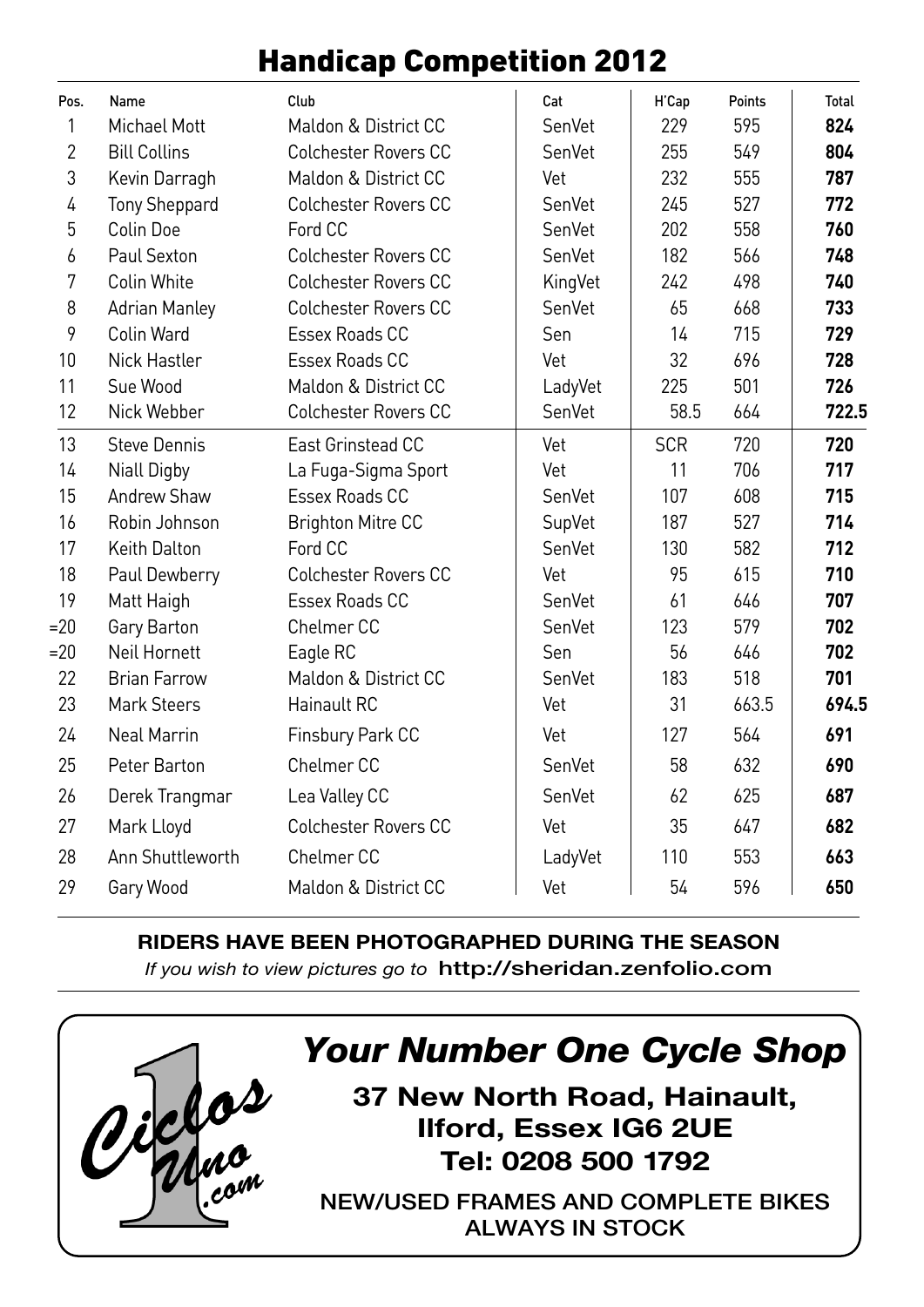### Non-qualifiers (In Club order)

| Name                    | Club                         | Cat     | H'cap | Gp 1  |      | Gp 2 |     | Gp 3 |       |
|-------------------------|------------------------------|---------|-------|-------|------|------|-----|------|-------|
| Carl Ferri              | Addiscombe CC                | Vet     | 22    | 113.5 | 116  | 119  |     | 117  | 109   |
| Jonathan Hemming        | Addiscombe CC                | Vet     | 111   | 88    | 104  | 94   | 106 |      |       |
| lan Short               | <b>API-Metrow</b>            | Sen     |       | 114   | 110  | 110  | 107 |      |       |
| Graham Hurrell          | Basildon CC                  | SenVet  | 72    |       |      |      |     |      |       |
| <b>Gary Tyrrell</b>     | <b>Becontree Wheelers</b>    | Vet     |       |       | 90.5 |      |     |      |       |
| <b>Bob Brabbins</b>     | Bishop's Stortford CC        | SupVet  |       | 81    | 89   | 90   | 89  |      |       |
| Jim Redfern             | <b>Braintree Velo</b>        | SenVet  |       |       |      |      |     |      |       |
| Daniel Babbs            | Chelmer CC                   | Sen     | 111   | 110   | 98   | 108  | 112 |      |       |
| Mary Bower              | Chelmer CC                   | Lady    |       | 91    | 92   | 94   |     |      |       |
| Alex Eason              | Chelmer <sub>CC</sub>        | Vet     | 98    | 105   | 101  | 109  |     | 104  | 104   |
| Graham Painter          | Chelmer CC                   | Vet     | 78    | 104   | 100  | 105  | 109 | 98   |       |
| <b>Antony Stapleton</b> | Chelmer CC                   | Vet     | 10    | 120   | 120  | 116  |     | 120  |       |
| Phil Jarvis             | <b>Colchester Rovers CC</b>  | Vet     | 61    |       |      |      |     | 110  |       |
| Kevin Payne             | <b>Colchester Rovers CC</b>  | Vet     | 238   | 80    | 72   |      |     | 74   |       |
| Debra Peck              | <b>Colchester Rovers CC</b>  | LadyVet |       | 87    | 98   | 80   | 99  | 75   |       |
| Jim Reed                | <b>Colchester Rovers CC</b>  | SupVet  | 33    |       | 106  | 108  | 110 | 107  | 102   |
| David Clarke            | Eagle RC                     | Vet     |       | 102   | 105  | 108  | 100 | 93   |       |
| Thomas Dean             | Eagle RC                     | Sen     |       |       |      |      |     |      |       |
| <b>Thomas Mclaren</b>   | East London Velo             | Sen     |       |       | 86   |      |     |      |       |
| <b>Bob Stapley</b>      | Epsom CC                     | KingVet | 147   |       |      |      |     |      |       |
| Simon Carr              | Essex Roads CC               | Vet     |       | 113   | 110  | 115  |     |      |       |
| Simon Constable         | Essex Roads CC               | Sen     | 121   | 100.5 |      |      |     |      |       |
| Gwen Cook               | Essex Roads CC               | LadyVet | 179   |       | 92   | 93   |     |      |       |
| Ray Coysten             | Essex Roads CC               | SenVet  |       |       |      |      |     |      |       |
| Marc Robinson           | Essex Roads CC               | Vet     |       | 83    | 103  | 94   | 96  | 83   |       |
| Paul Ruffy              | Essex Roads CC               | Sen     |       | 97    | 87   |      |     |      |       |
| Colin Wilgress          | Essex Roads CC               | Vet     | 19    |       | 114  | 119  |     |      |       |
| Rob Young               | Essex Roads CC               | Sen     |       | 114   | 118  | 114  |     |      |       |
| lan Bibby               | Finsbury Park CC             | Vet     | 67    |       | 107  | 115  |     | 111  |       |
| Ben Lewis               | Finsbury Park CC             | Sen     |       | 120   | 117  | 119  |     | 111  | 115.5 |
| Hugh Vivian             | Finsbury Park CC             | Vet     | 50    | 118   | 118  | 117  | 116 | 106  |       |
| <b>Russell Cook</b>     | Ford CC                      | Vet     |       |       | 95   | 104  | 101 |      |       |
| <b>Steve Knott</b>      | Ford CC                      | SenVet  |       |       | 83   | 90.5 |     |      |       |
| Sandra Mackay           | OCRT elmy cycles             | LadyVet |       | 95    | 94   | 89   |     |      |       |
| Howard Staunton         | Hainault RC                  | Vet     |       |       | 110  | 115  |     |      |       |
| <b>Scott Cousins</b>    | Maldon & District CC         | Sen     |       | 120   | 120  | 120  | 120 | 116  |       |
| Allman Fowler           | Maldon & District CC         | Vet     | 170   | 98    | 89   | 96   |     | 80   | 85    |
| Lisa Haines             | <b>PSUK CC &amp; RT</b>      | Lady    |       |       |      |      |     |      |       |
| Richard Kemp            | Redbridge CC                 | SenVet  | 75    | 101   | 103  |      |     |      |       |
| <b>Richard Vaudin</b>   | Redmon CC                    | Vet     |       | 104   | 106  | 109  |     | 89   |       |
| Laurence Bellamy        | Shaftesbury CC               | Vet     |       |       | 79   |      |     |      |       |
| James Cook              | Shaftesbury CC               | Vet     | 56    |       |      |      |     |      |       |
| Mick Dodge              | Shaftesbury CC               | SupVet  |       |       |      |      |     |      |       |
| Simon Ginger            | Shaftesbury CC               | Vet     | 59    | 111   | 103  |      |     |      |       |
| <b>Wayne Greve</b>      | Shaftesbury CC               | Vet     |       | 96    | 104  | 102  | 90  |      |       |
| Richard Johnson         | Shaftesbury CC               | Sen     |       | 93    | 104  | 93   | 96  |      |       |
| Arthur Knowler          | Southend Wheelers            | SenVet  | 287   | 87    | 82   | 65   |     | 69   |       |
| Jim Hornett             | <b>SPOCO Supporters Club</b> | SupVet  | 132   |       |      |      |     |      |       |
| John Adams              | Stowmarket & Dist CC         | SupVet  |       | 89    |      |      |     |      |       |
| John Iszatt             | <b>Team Vision Racing</b>    | SenVet  | 77    | 109   | 106  | 100  | 107 | 101  |       |
| John Bonnyhood          | Victoria CC                  | SenVet  | 85    | 103.5 | 95   |      |     |      |       |
| Alan Nye                | Viking RC                    | KingVet |       | 71    | 61   | 81   |     | 78   |       |
| David Solomon           | Whitewebs CC                 | SupVet  | 207   |       | 82   | 89   | 96  |      |       |
| Colin Clarke            | <b>Wolsey Road Club</b>      | SenVet  | 233   | 88    |      |      |     |      |       |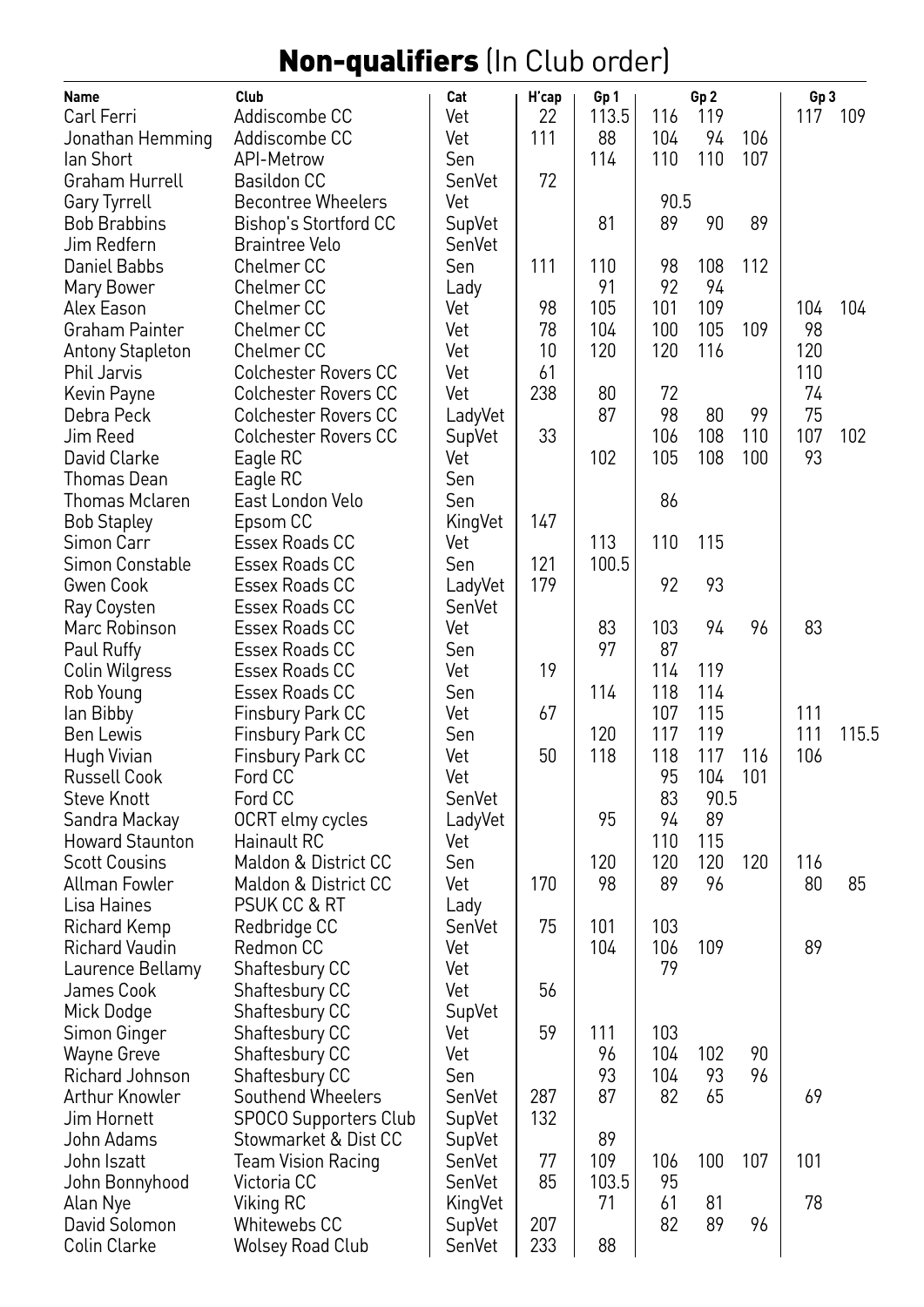### Previous Winners

| Main Competition |                                          |
|------------------|------------------------------------------|
| 1982             | John Patston                             |
| 1983             | John Patston                             |
| 1984             | John Patston                             |
| 1985             | Tom Luxford                              |
| 1986             | <b>Renny Stirling</b>                    |
| 1987             | lan Browning                             |
| 1988             | lan Browning                             |
| 1989             | Mark Bird                                |
| 1990             | lan Browning                             |
| 1991             | Phil Bull                                |
| 1992             | Glenn Taylor                             |
| 1993             | Paul Bedford                             |
| 1994             | Paul Bedford                             |
| 1995             | Martin Meades                            |
| 1996             | Les Palmer                               |
| 1997             | Rik Van Looy                             |
| 1998             | Andrew Archer                            |
| 1999             | Rik Van Looy                             |
| 2000             |                                          |
|                  | Glenn Taylor<br>Paul Smith               |
| 2001             | Paul Smith                               |
| 2002             |                                          |
| 2003             | Paul Smith                               |
| 2004             | Glenn Taylor                             |
| 2005             | Jason White                              |
| 2006             | Jason White                              |
| 2007             | Paul Smith                               |
| 2008             | Paul Smith                               |
| 2009             | Paul Smith                               |
| 2010             | Mark Arnold                              |
| 2011             | Steve Dennis                             |
|                  |                                          |
| 1986             | <b>Handicap Competition</b><br>Sam Shear |
| 1987             | <b>Bernard Hobbs</b>                     |
|                  |                                          |
| 1988             | Mick Divine                              |
| 1989             | Mick Whitnell                            |
| 1990             | Roger Bunnett                            |
| 1991             | Gordon Allen                             |
| 1992             | Sue Dorling                              |
| 1993             | Chris Milne                              |
| 1994             | <b>Tim Dolphin</b>                       |
| 1995             | <b>Michael Gowers</b>                    |
| 1996             | Mike Stapleton                           |
| 1997             | <b>Bob Stapley</b>                       |
| 1998             | Robin Johnson                            |
| 1999             | Peter Stone                              |
| 2000             | <b>Bob Stapley</b>                       |
| 2001             | Robin Johnson                            |
| 2002             | Graham Hurrell                           |
| 2003             | Dave Kendall                             |
| 2004             | Ann Shuttleworth                         |
| 2005             | Sue Gray                                 |
| 2006             | Jonathan Hemming                         |
| 2007             | David Ingram                             |
| 2008             | Jim Hornett                              |
| 2009             | <b>Gwen Cook</b>                         |
| 2010             |                                          |
| 2011             | Matt Haigh<br>Ann Shuttleworth           |

|      | Junior Competition        |
|------|---------------------------|
| 1982 | Rob Stahl                 |
| 1983 | <b>Antony Stapleton</b>   |
| 1984 | Alan Bainbridge           |
| 1985 | Nick Wilkinson            |
| 1990 | Andrew Buddle             |
| 1991 | lan Short                 |
| 1993 | Martin Rubiera            |
| 1994 | Martin Rubiera            |
| 1996 | Neil Hornett              |
| 1997 | Neil Hornett              |
| 2006 |                           |
|      | Mark Beattie              |
| 2007 | Rob Tyas                  |
| 2008 | Jack Gibson               |
| 2009 | Hamish Hore               |
| 2010 | No qualifiers             |
| 2011 | No qualifiers             |
|      | <b>Ladies Competition</b> |
| 1982 | Edie Blake                |
| 1983 | Anne Mann                 |
| 1984 | Julie Bunton              |
| 1985 | Diane Emery               |
| 1986 | Fran Browning             |
| 1987 | Julia Reynolds            |
| 1988 | Julie Baker               |
| 1989 | Kathy Miles               |
| 1990 | Julie Baker               |
| 1991 | No qualifier              |
| 1992 | Sue Dorling               |
| 1993 | <b>Christine Oakes</b>    |
| 1994 | Ruth Freestone-King       |
| 1995 | Ruth Freestone-King       |
|      |                           |
| 1996 | Allison Butler            |
| 1997 | Janet Howes               |
| 1998 | Janet Howes               |
| 1999 | Jeanette Degiorgio        |
| 2000 | Jeanette Degiorgio        |
| 2001 | Angela Nainby             |
| 2002 | Jeanette Degiorgio        |
| 2003 | Lea Marshall              |
| 2004 | Jennifer Patience         |
| 2005 | Julia Freeman             |
| 2006 | Julia Freeman             |
| 2007 | Lea Marshall              |
| 2008 | Helen Boatman             |
| 2009 | Helen Boatman             |
| 2010 | <b>Gwen Cook</b>          |
| 2011 | Clair Lee                 |
|      |                           |

| <b>Team Competition</b> |                         |
|-------------------------|-------------------------|
| 1983                    | Chelmer CC              |
| 1984                    | Redbridge CC            |
| 1985                    | Hainault RC             |
|                         |                         |
| 1986                    | Leo RC                  |
| 1987                    | Leo RC                  |
| 1988                    | Colchester Rovers CC    |
| 1989                    | Maldon & District CC    |
| 1990                    | Marlboro AC             |
| 1991                    | Hainault RC             |
| 1992                    | Basildon CC             |
| 1993                    | <b>Finsbury Park CC</b> |
| 1994                    | No qualifiers           |
|                         |                         |
| 1995                    | Chelmer CC              |
| 1996                    | No qualifiers           |
| 1997                    | Bishop's Stortford CC   |
| 1998                    | Chelmer CC              |
| 1999                    | <b>API Resprays</b>     |
| 2000                    | API Resprays            |
| 2001                    | apibikes.com            |
| 2002                    | PCA Ciclos Uno          |
| 2003                    | Chelmer CC              |
| 2004                    | PCA Ciclos Uno          |
|                         |                         |
| 2005                    | Team JD Cycles          |
| 2006                    | Finsbury Park CC        |
| 2007                    | <b>API-Metrow</b>       |
| 2008                    | Essex Roads CC          |
| 2009                    | Essex Roads CC          |
| 2010                    | Essex Roads CC          |
| 2011                    | Essex Roads CC          |
|                         |                         |
| Lanterne Rouge          |                         |
| 1989                    | John Hawkridge          |
| 1990                    | Alan Nye                |
| 1991                    | Reg Jenkins             |
| 1992                    | Sue Dorling             |
| 1993                    | Alan Nye                |
| 1994                    | <b>Tony Howard</b>      |
| 1995                    | <b>Mike Gowers</b>      |
| 1996                    | Mike Gowers             |
| 1997                    | Robin Johnson           |
|                         |                         |
| 1998                    | Mike Burgess            |
| 1999                    | Neil Kurtz              |
| 2000                    | Patrica Silvey          |
| 2001                    | Dave Hancock            |
| 2002                    | <b>Tony Sheppard</b>    |
| 2003                    | Colin Clarke            |
| 2004                    | Helen Biggerstaff       |
| 2005                    | Christine Yareham       |
| 2006                    | Stephen Hodges          |
| 2007                    | Sue Wood                |
|                         |                         |
| 2008                    | Stan Smith              |
| 2009                    | Daniel Babbs            |
| 2010                    | Colin White             |
| 2011                    | Arthur Knowler          |